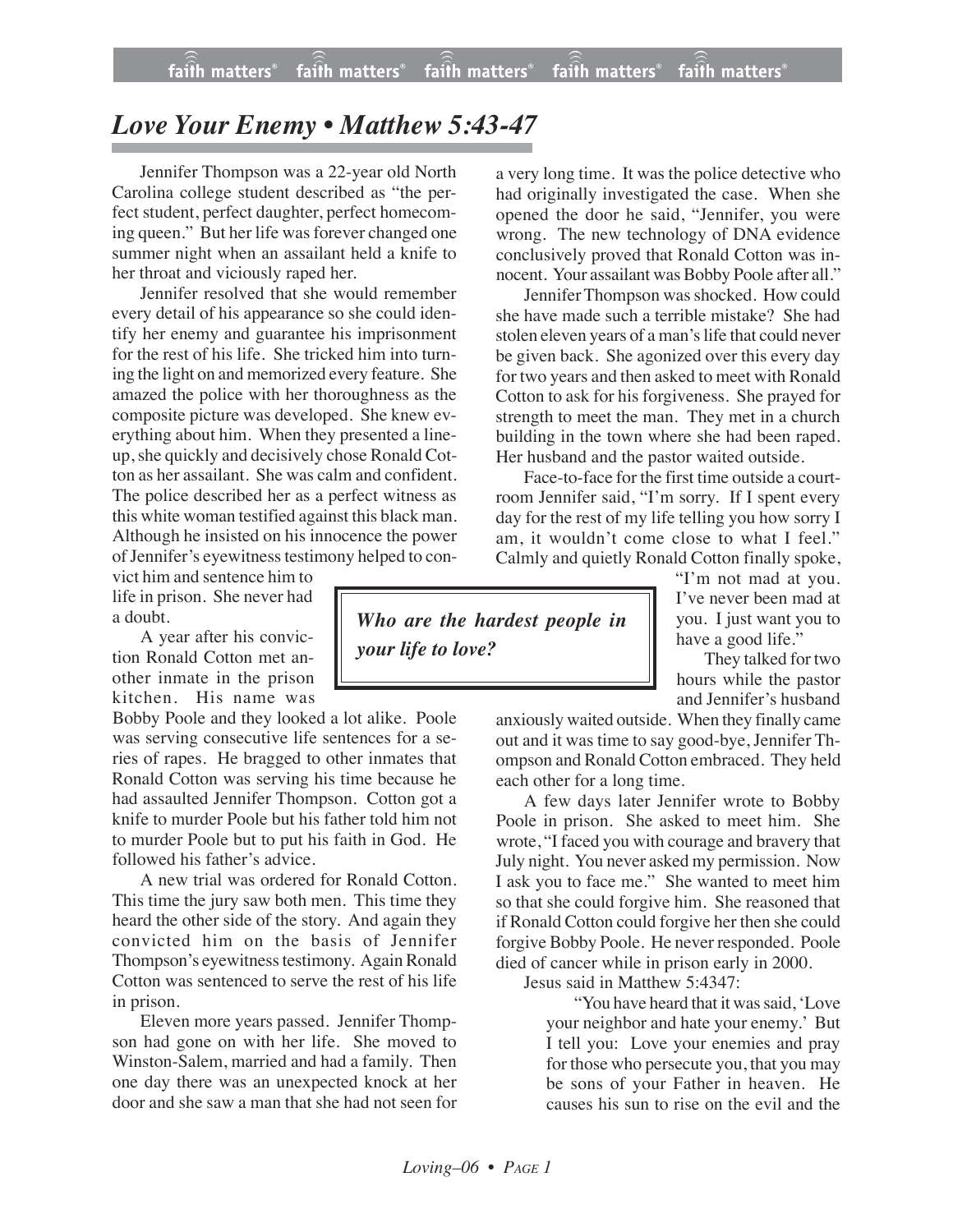good, and sends rain on the righteous and the unrighteous. If you love those who love you, what reward will you get? Are not even the tax collectors doing that? And if you greet only your brothers, what are you doing more than others? Do not even pagans do that?"

Jesus recognized that hating our enemies is a common and natural thing to do when he voiced the popular thought, "Love your neighbor and hate your enemy." Some of us have more enemies than others of us. Enemies come from the circumstances of life and from the choices of life. Circumstances may be beyond our control. We are assaulted, cheated, abused, hated or disliked. It may be because of the color of our skin, the job we hold, some prejudice against us, war around us or simply from being in the wrong place at the wrong time.

Choices are within our control. No one can be our enemy unless we choose for them to be our enemy. Someone else may label us as the enemy, but no one can be our enemy without our consent.

Some of us have many enemies because we allow just about anybody to get on the list. Our enemies include anyone who disagrees with us politically, religiously or personally. The enemy is anyone who does what we don't like. The threshold for "enemy-hood" is low.

Recently I was on a flight from Minneapolis to Calgary, Alberta, Canada. The passenger in the window seat arrived at the last minute and there wasn't sufficient room for any of his multiple pieces of carry-on luggage in the overhead storage bins. He took it all to his seat but it was too much to fit under the seat in front of him so he asked to put his luggage under the seat in front of me. I was early. My legs are long. He suddenly started to look and sound like the enemy. His behavior was to inconvenience and discomfort me. Then I decided to lighten-up. He wasn't the enemy; he was a fellow-traveler. His luggage in my space really wasn't all that bad. He didn't need to be on my enemy list.

So who might our enemies be? Our enemies may be competitors in sports, in business, in romance, in law, in religion, in our professions or in politics. Enemies are sometimes strangers we come in contact with in war, gender, culture or race. Often our enemies are neighbors who invade our space, make our lives difficult, disturb our peace or offend our preferences. Enemies may be assailants who harm our families, steal our possessions, take away our rights or assault our bodies. But the vast majority of our enemies are those we know best: parents; children; brothers; sisters; friends; co-workers; bosses; employees. They are people who touch our lives in divorces and lawsuits and custody battles and broken contracts and offensive words. They're the people to whom we don't speak or with whom we get even or with whom we have animosity, anger and hurt.

According to Jesus, *"You have heard that it was said, 'Love your neighbor and hate your enemy."* So whom do you hate? Who is your enemy? Who are the hardest people in your life to love? Who would you rather not forgive? If those who know you best were asked who is the enemy you hate, what would they say?

Jesus called Christians to absolutely radical behavior. It may be the most revolutionary teaching of any religion or religious leader in human history. It distinguishes Christians from non-Christians as much or more than anything else we do. Jesus said, *"Love your enemies."*

Of course, there are different types of love. Jesus is not expecting us to have the same emotional affection for a murderer as for our mother. He is not suggesting we have an emotional attachment toward a molester that is in any way similar to our love for the molested child.

Love of family and friends comes mostly from the heart. It's almost impossible not to love our own baby. We talk about "falling in love" with a future husband or wife. But love for our enemies comes more from the will than from the heart. We choose to love someone our hearts don't even like. Loving our enemies is deliberately choosing against bitterness and for benevolence. It is doing the supernatural rather than the natural. To love our enemies means choosing the highest possible good for them even when we have received the worse possible harm from them. Sometimes it may need to be a tough love, but it is always seeking whatever is best, even for our enemy.